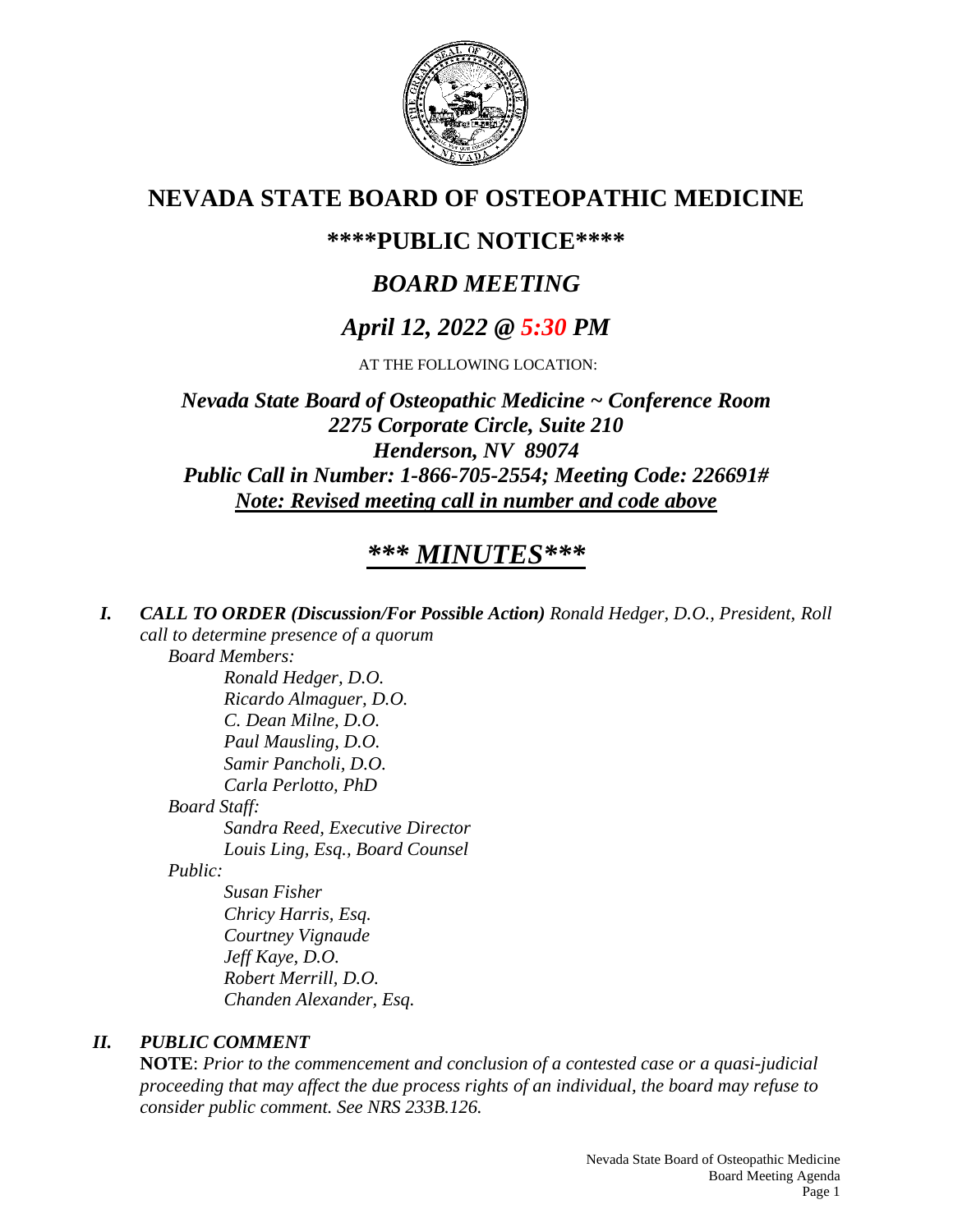Dr. Kaye made a statement on behalf of the Nevada Osteopathic Medical Association in support of the proposed policy to waive initial licensing fees for the next fiscal year.

## *III. APPROVAL OF BOARD MEETING MINUTES FROM MARCH 8, 2022*

*(Discussion/For Possible Action) Ronald Hedger, D.O., President* Dr. Pancholi made a motion to approve the minutes from March 8, 2022; seconded by Dr. Perlotto. There being no discussion, the minutes were approved by the Board.

### *IV. CONSENT AGENDA TO GRANT LICENSURE FOR OSTEOPATHIC PHYSICIANS, AND PHYSICIAN ASSISTANTS (Discussion/For Possible Action) Ronald Hedger, D.O., President*

*Under this item the Board may consider the recommendations of the Executive Director and/or President/Vice President to grant licensure to the below listed applicants. The Board may remove any applicant's name from the consent motion but may not discuss the contents of the application for licensure without the applicant present following proper notice pursuant to the open meeting law.*

### **Osteopathic Physician Name Specialty**

*Franklin Alconcel, Jr., D.O. Emergency Medicine Katherine Alconcel, D.O. Internal Medicine Sara Alleyasin, D.O. Internal Medicine Krupesh Bhakta, D.O. Neurology Heather Blondin, D.O. Psychiatry Jesse Broyles, D.O. Internal Medicine Dustin Bui, D.O. Psychiatry Jacob Burns, D.O. Radiology Mark Chang, D.O. Internal Medicine Timothy Ebright, D.O. Psychiatry Sohei Fukuda, D.O. Family Medicine William Gallentine, D.O. Pediatrics Alejandro Gonzalez, D.O. Internal Medicine Brendan Knowles, D.O. Internal Medicine Paige Kozlowski, D.O. Internal Medicine So Lee, D.O. Family Medicine Taylor MacDonald, D.O. Radiology Christopher Micallef, D.O. Plastic & Reconstructive Surgery Ami Murphy, D.O. Pathology, Forensic Samantha Nguyen, D.O. Internal Medicine Chau Pham, D.O. Psychiatry, Child & Adolescent Donald Pham, D.O. Family Medicine Jeffrey Ruff, Jr., D.O. Neurology Paul Smithedajkul, D.O. Psychiatry Allen Sung, D.O. Psychiatry Pauline Emmanuelle Terbio, D.O. Emergency Medicine Thomas Thomas, D.O. Internal Medicine Bertha Tsai-Tulagan, D.O. Pediatrics Geoffrey Tsoi, D.O. Family Medicine/OMT Neilmegh Varada, D.O. Internal Medicine Darrell Vydra, Jr., D.O. Pain Management Darla Zarndt, D.O. Family Medicine*

*Physician Assistant Supervising Physician Jacqueline Arellano, PA-C Lamont Tyler, D.O.*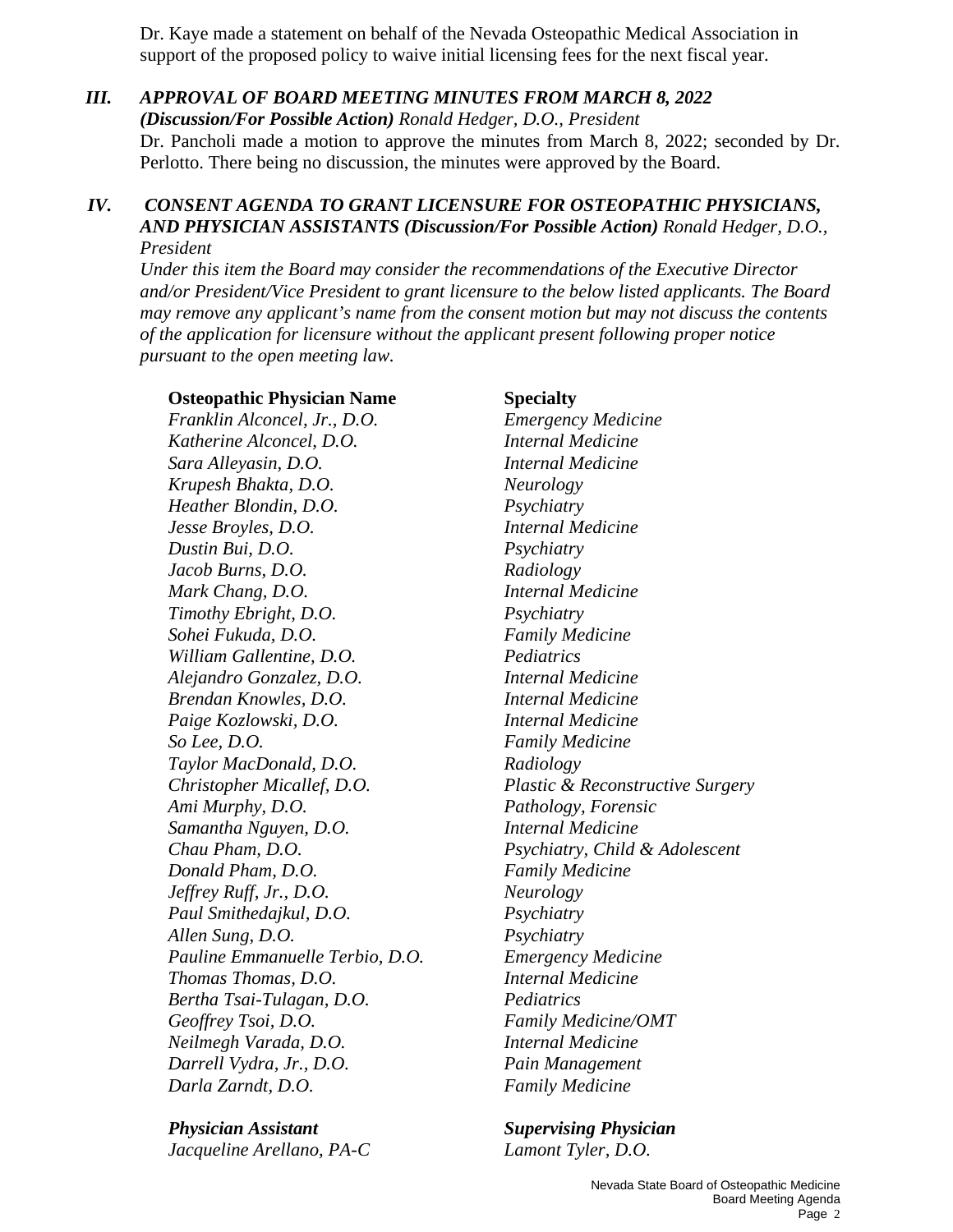*Dilpreet Bal, PA-C Sangeeta Wagner, D.O. Tracy Birkner, PA-C Kevin Brown, D.O. Stefanie Caley, PA-C* Active-Not Working *Lisa Cavin, PA-C Kevin Brown, D.O. April Encarnacion, PA-C Michael Allen, D.O. Russell McLeod, PA-C Active-Not Working Tonya Saiki, PA-C Active-Not Working* 

Dr. Perlotto made a motion to approve the licensees as written; seconded by Dr. Mausling. There being no discussion, the Board approved licensure.

### *V. +CONSIDERATION/APPROVAL OF SETTLEMENT AGREEMENT AND ORDER REGARDING ROBERT MERRILL, D.O., (Discussion/For Possible Action) (Board may*

*go into closed session pursuant to NRS 241.030 to move to a closed session because the discussion will have to do with this applicant's character, alleged misconduct, professional competence, or similar items). Ronald Hedger, D.O., President*

Mr. Ling noted this matter stemmed from a disciplinary action in Utah from January 2022. Dr. Merrill agreed to surrender his Utah license. The proposed settlement agreement gives Dr. Merrill the option to either surrender his Nevada license or limit his practice to not seeing patients in person. Dr. Merrill made a statement to the Board regarding the allegations against him and answered questions from board members. Dr. Hedger made a motion to approve the settlement agreement and order as written and signed; seconded by Dr. Milne. The Board voted unanimously to oppose the motion, and the settlement agreement was not approved. Mr. Ling will work with Mr. Nigam, the Investigating Board Member, to draft a new settlement agreement for future board consideration.

## *VI. +CONSIDERATION/APPROVAL OF SETTLEMENT AGREEMENT AND ORDER REGARDING JOHN GARRISON, D.O., (Discussion/For Possible Action) (Board may go*

*into closed session pursuant to NRS 241.030 to move to a closed session because the discussion will have to do with this applicant's character, alleged misconduct, professional competence, or similar items). Ronald Hedger, D.O., President*

Mr. Ling presented the facts of this case. While Dr. Garrison was working as an adjunct professor at Touro, he violated the school's sexual misconduct policy. Dr. Garrison has admitted to the conduct and agreed to the requirements in the proposed settlement agreement. Chanden Alexander, Dr. Garrison's attorney, stated that Dr. Garrison is currently in private practice and is not seeking to return to academic instruction. Mr. Alexander agreed on behalf of his client to amend the agreement to prevent Dr. Garrison from supervising any students or others working in health care. Dr. Hedger made a motion to approve the settlement agreement with the amendment that Dr. Garrison would not be supervising any student in the medical field; seconded by Dr. Milne. There being no opposition and one abstention, the motion was approved.

## *VII. CONSIDERATION/PROVIDE COMMENTS/APPROVAL OF DRAFT POLICY TO EXPEND BOARD FUNDS, INCLUDING PROVIDING FINANCIAL RELIEF FOR LICENSING APPLICANTS, (Discussion/For Possible Action) Carla Perlotto, PhD*

Dr. Perlotto presented the draft policy which would provide any applicant seeking their first license in Nevada to have the initial licensing fee waived. The hope is this policy will create a welcoming environment and encourage physicians to practice in this state. Dr. Almaguer made a motion to approve the policy; seconded by Dr. Mausling. There being no opposition, the motion passed.

## *VIII. CONSIDERATION/APPROVAL OF PROPOSAL FOR BOARD OFFICE LEASE AMENDMENT, (Discussion/For Possible Action) Ronald Hedger, D.O.*